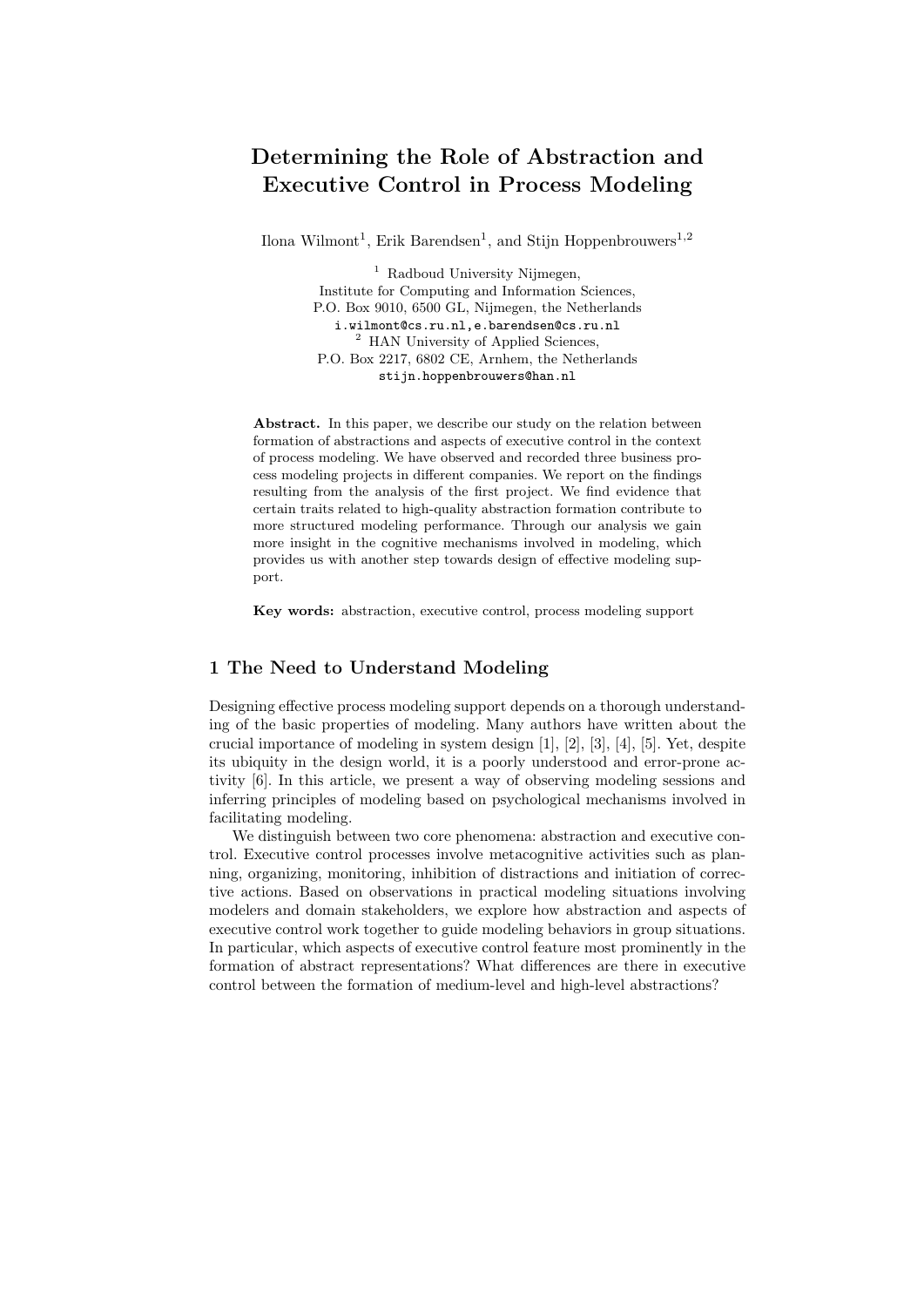With the increasing role of business analysis and engineering in IS industry, the importance of skills related to learning, planning, organization and monitoring for IS professionals is apparent [7], [8], [9], [10]. As McCubbrey & Scudder [11] put it: "This will require that analysts learn to function at a more abstract level; and then translate those abstracts into concrete systems". Such activities typically happen during interactive, collaborative sessions involving both modeling analysts, and domain stakeholders. Involving stakeholders is very important in a modeling process [12], yet problems appear at the point where stakeholders and modelers have to communicate, due to lack of common understanding [13],  $[3]$ 

Viewing modeling as a conversation in which individuals' mental models are being made explicit and merged into a shared mental model [14], guided by goals and interests and directed by executive skills allows us to decompose modeling into elementary processes pertaining to conversation structure, abstraction formation and executive processes. From this, we may gain an understanding of where some of the key difficulties may lie, and consequently training programs can be adapted to suit such needs.

We begin with a discussion of the core concepts involved in our research and how we used them to create an analytical framework for the study of modeling sessions. Then, we discuss the behavioral patterns emerging from analysis, and finally we speculate on how these might be used as guidelines to design modeling training programs.

### 1.1 Abstraction: Continuous Refinement of Representations

Modeling involves a continuous refinement of the participants' mental representations. They gradually take shape as they are continuously being explained to others. Such representations are abstractions of the daily practice, involving the domain structure, constraints on information flows and all kinds of domain properties. The process of forming such abstractions is very much an iterative, cyclic process. Abstraction occurs as early as during the perception phase. There is no clear distinction between concrete, sensory experiences and abstract representations, free from such experiences. A concept in the mind may be just as concrete as the real thing in practice, depending on how the representation has been formed in the mind [15]. Good abstractions should be structured and organized, and describe a whole range of behaviors of the issue under discussion in order to create a better model for the intended goal: more complete, or maybe simpler and more elegant. Only in an organized whole can some features hold key positions whereas others become secondary [15]. In support of this, Vennix [16] notes that people indeed tend to think in parts rather than viewing the whole context when improperly trained.

There are many ways to define abstraction, depending on which perspective is taken. In an early theory of abstraction, George Berkeley (1685 - 1753) argued that abstraction occurred through a "shift in attention"; it is possible to focus on a particular feature of a single object, and let that feature represent a whole group of objects [17]. In philosophy, mathematics and logic, it is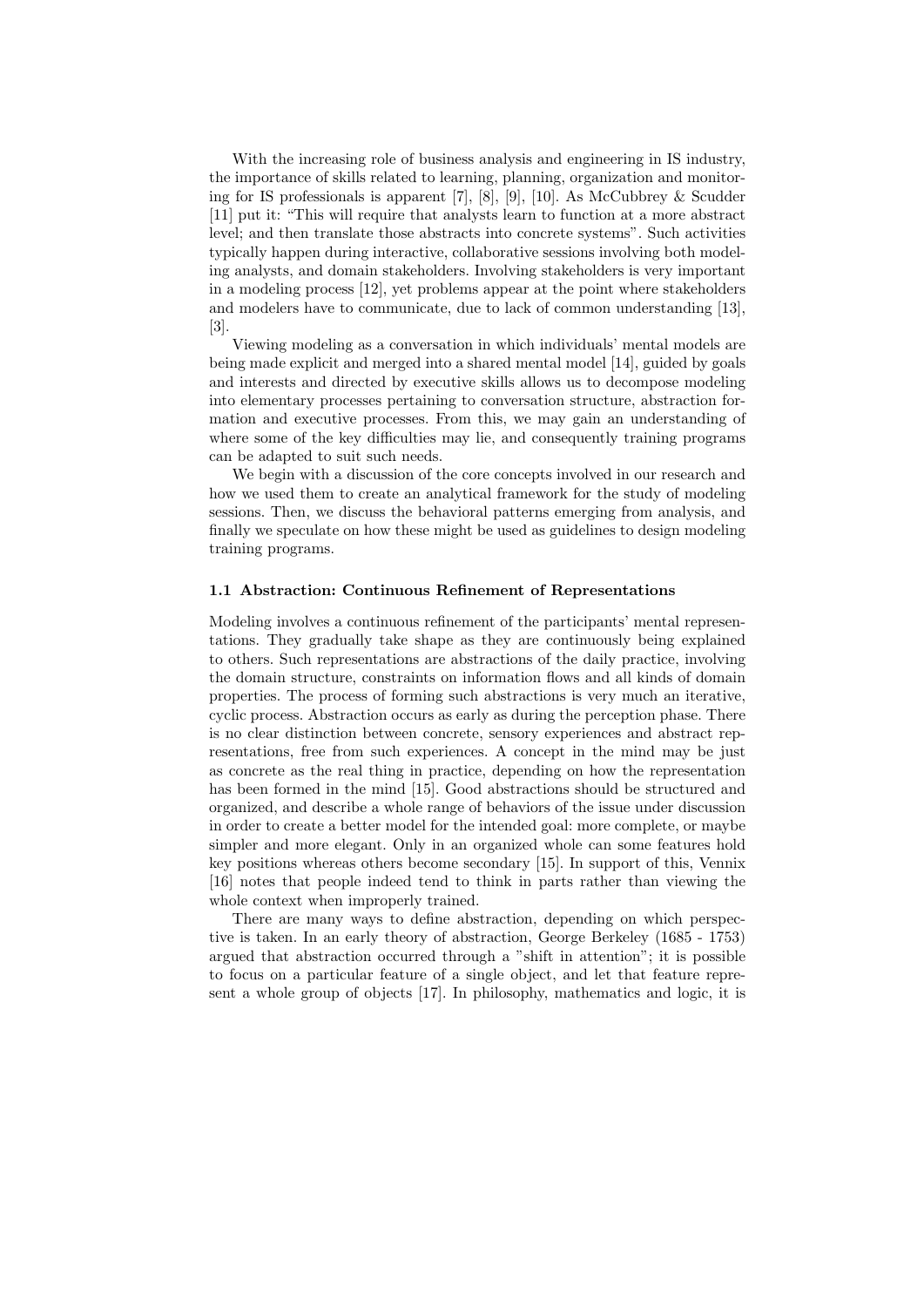common to characterize abstraction in this way as information neglect: "eliminating specificity by ignoring certain features" [18]. However, whereas the rigid nature of abstractions in mathematics allows ignoring of information, the highly dynamic and interactive nature of computer science is fundamentally different and therefore requires a different interpretation. Arnheim [15] provides a nuance to this view, adding that an abstraction is not a single distinctive attribute or property, or not even a random collection of properties, for that matter. A mere enumeration of traits does not constitute a coherent integrated concept. Rather, it should represent the innermost essence of a concept. This may be explained by saying that a concept should be generative; a more complete description of the object in question must be constructible from the concept in question. Nevertheless, feature distinction is very much guided by interests or goals, and a similar element will not be considered in the same way in every single percept.

Colburn and Shute [18] further specify this notion by introducing the concept of information hiding as opposed to information neglect. The main idea is that irrelevant information is deliberately omitted so that the focus is only on relevant aspects within the current scope. However, this omitted information is not forgotten; it is assumed to be in place and correctly functioning at all times. Therefore, the choice for any abstraction level depends on the purpose, goals and intentions of the modeller wishing to view certain system functionality [19]. This notion is fundamental to Rasmussen's *abstraction hierarchy*: "a systematic way to view different system functions according to the purpose, goals and intentions of the person working with a certain part of the system" [19]. Each level in the hierarchy provides certain details and features of the system based on what the person working with the system needs for his task. A change in abstraction level involves a shift in concepts and representation structure as well as a change in information suitable to characterize the state of the function or operation at the various levels of abstraction. For a process at any level of the hierarchy, information on proper function is obtained from the level above, and information about available resources and their limitations is obtained from the level below [19].

Models must provide proper abstractions of the problem domain, but they often end up containing too many details, not using an adequate modeling granularity, or providing inappropriate abstraction layers [6]. Reasoning with abstractions has been found to be considerably more difficult than reasoning with concrete premises, requiring much more information to be held active in mind [20], [21]. Indeed, the ability to form abstraction representations, the quality of the resulting representations and the ability to make them explicit to others differ per individual, which greatly tends to influence the way a modeling session proceeds [22]. Also, it has been found that humans are not very good at following complex chains of reasoning, such as are typically involved in modeling [16]. However, humans learn progressively to handle more formal things [23], as their mental models develop, and content and way of working gradually become more automated. To understand this, we need to explore the principles of executive control and how they play a role in modeling.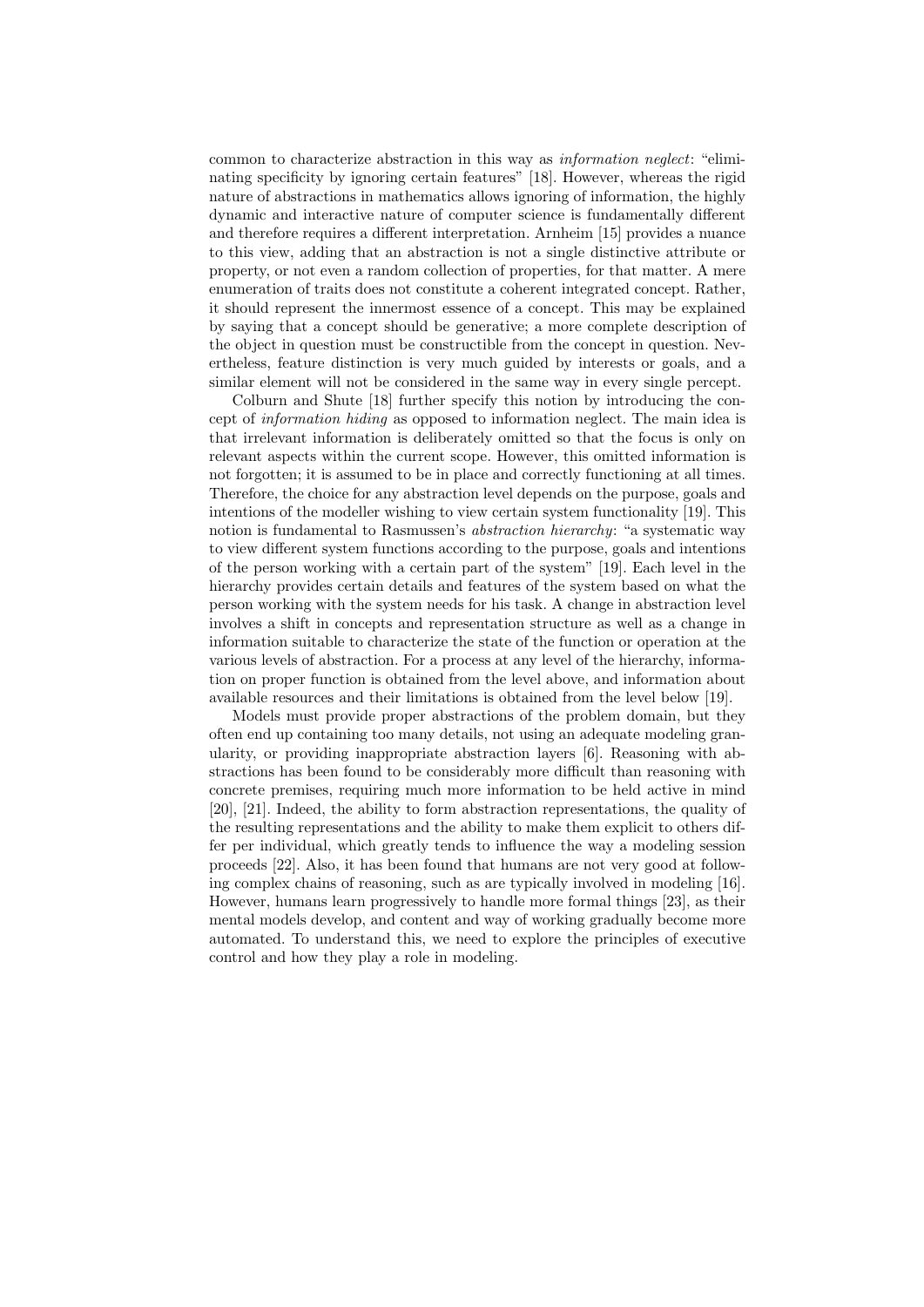## 1.2 Executive Control: A Facilitatory Mechanism?

Mental representations are made explicit to others by means of conversation [24], [14]. However, while there is usually some basic structure for a modeling session in advance, the actual properties of the model discussed depend very much on the associations made by the participants at the moment of discussion. This may lead to rather fragmented knowledge elicitation, the results of which afterwards have to be coherently integrated by modelers. Regardless of communication abilities, which we do not explicitly consider here, this presents a high cognitive load to modelers, as correctness of model content, coherence of model structure and group discussion progress with regard to project goals have to be monitored simultaneously. Organization of goal-directed behavior requires strong executive control [25], a lack of which can leave modelers overwhelmed with information and at a loss for structure.

Executive functions are a set of cognitive processes mediating one's actions and thoughts, which are separate from cognitive slave constructs such as long term memory. There are metacognitive and self-regulatory executive functions [25, 26]. Metacognitive functions are higher-level functions like planning, organizing, monitoring and initiation, whereas self-regulatory functions are more basic processes like inhibition, attention shifting and updating working memory content. Staying focused on a task [27], as well as fully-fledged multitasking problems [28], have been related to strong executive control. More specifically, attentional control over intruding thoughts is implicated as contributing to better reading comprehension [29]. The most generic mechanism executive tasks tap is hypothesized to be "the maintenance of goal and context information in working memory" [30]. Also, Engle et al. [31] propose that "any situations that involve controlled processes (such as goal maintenance, conflict resolution, resistance to or suppression of distracting information, error monitoring, and effortful memory search) would require this "controlled attention" capacity, regardless of the specifics of the tasks to be performed."

There is a lot of research emphasizing the need to implement executive processes in order to facilitate effective team functioning [14]. For instance, teams should learn to plan effectively, to communicate effectively, to define each others' roles, to learn about each others' background, to develop techniques for monitoring and feedback, to develop communication rules etc. There is no denying that these skills are indeed vitally important for successful team functioning. A deeper understanding of these skills in relation to modeling, however, would be welcome.

#### 1.3 Learning and Reflection During Modeling

Argyris [32] describes a general learning problem in organizations: people in knowledge-intensive, interdisciplinary functions show precious little ability to engage in metacognitive activities. Mere problem solving is not enough, managers and employees need to reflect critically on their own performance and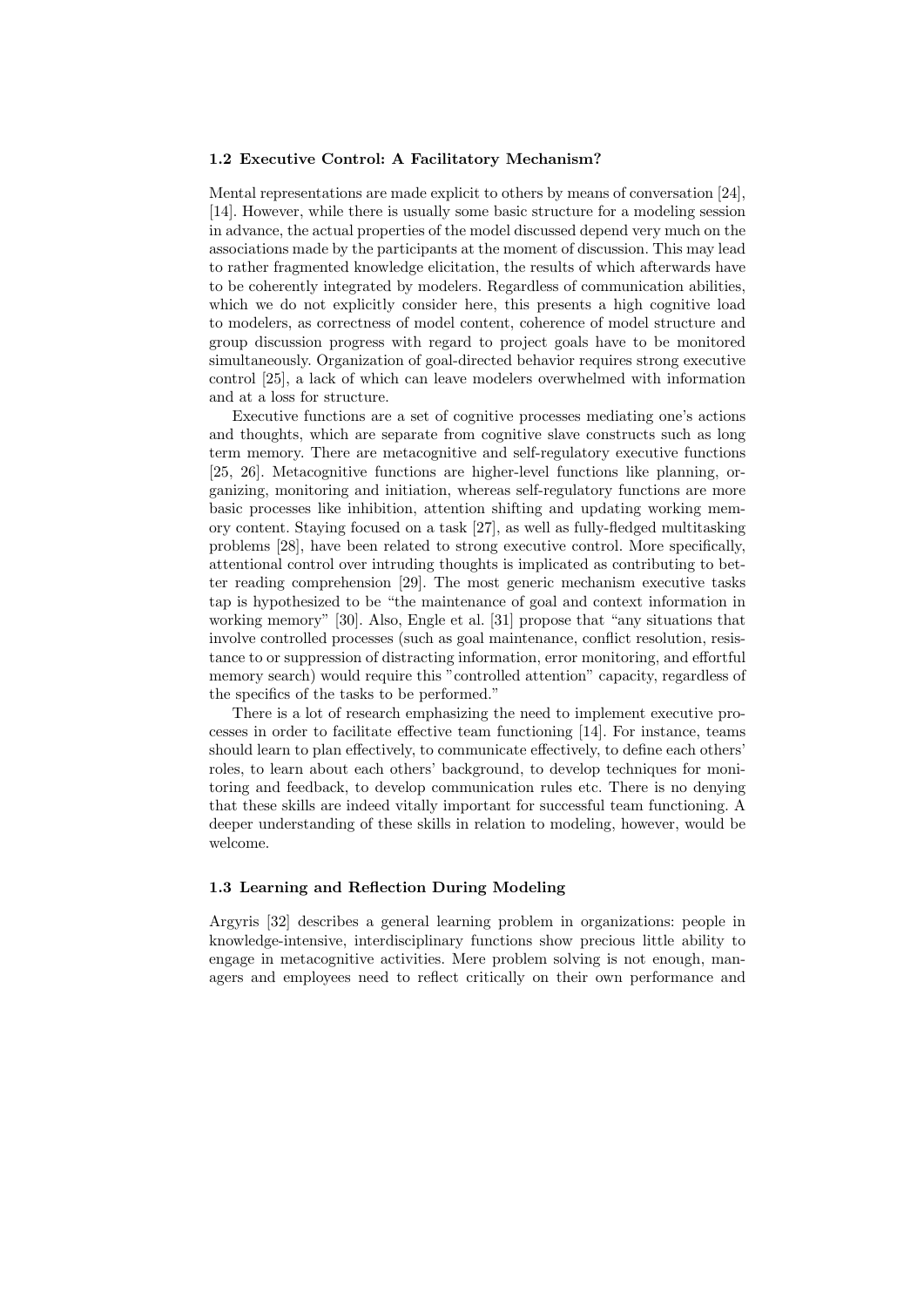adjust accordingly if improvement is to persist. However, humans have difficulties reasoning with complex structures and they tend to ignore feedback on their performance [16], [32]. Research from the domain of learning theory finds that students do not spontaneously engage in activities in which they reflect on their own work, asking themselves why they have done something in a particular way or looking for possible alternatives. Rather, they have to be actively prompted to go beyond the level of fact-based learning and memorization [33]. In this same fashion, Jeffery et al. [14] recommend the implementation of communication and monitoring strategies for collaborative modeling teams in order to aid their performance.

Vygotskian learning theory states that social situations with lots of interaction facilitate learning that involves both fact based learning and critical reflection on what has been learned [34], with the latter in particular facilitating improvement [35]. Understanding based on passive recall differs from understanding based on active reasoning and knowledge construction [36, 35]. This is where executive processes come into play. We know that students do not spontaneously engage in this type of interaction, and we see in our observations that modelers who do so spontaneously are the minority. Yet these reflections are necessary for structuring the model, monitoring it for correctness and completeness, and structuring and monitoring the discussion leading to this model.

Therefore, we should structure modeling discourse such that it induces the type of conversation that involves active manipulation of present knowledge. This is achieved by involving activities such as explaining, thinking aloud, prompting, resolving discrepancies and trying to integrate different ideas and perspectives [35].

## 2 Methods and Observations

Our study was conducted at a Dutch organization. We observed two different projects, which were part of an effort to chart the organization's business processes and to design new ones in order to develop a new automated information system. They made use of collaborative modeling workshops to elicit domain knowledge from stakeholders, and separate collaborative modeling sessions involving the analysts only to integrate the elicited knowledge into coherent models. These were again presented to the stakeholders in the consecutive workshop for review. The following stakeholder roles were involved: project manager, business analyst, business architect, change manager, 2 heads of departments, 2 supervising seniors, internal auditor. The minimum group size in our study was two. The types of models used were process models.

## 2.1 Data Collection

One researcher has spent three months at the company, being present at relevant sessions, and recording them in audio format initially, but as the stakeholders became more accustomed to the researchers presence, a video camera was installed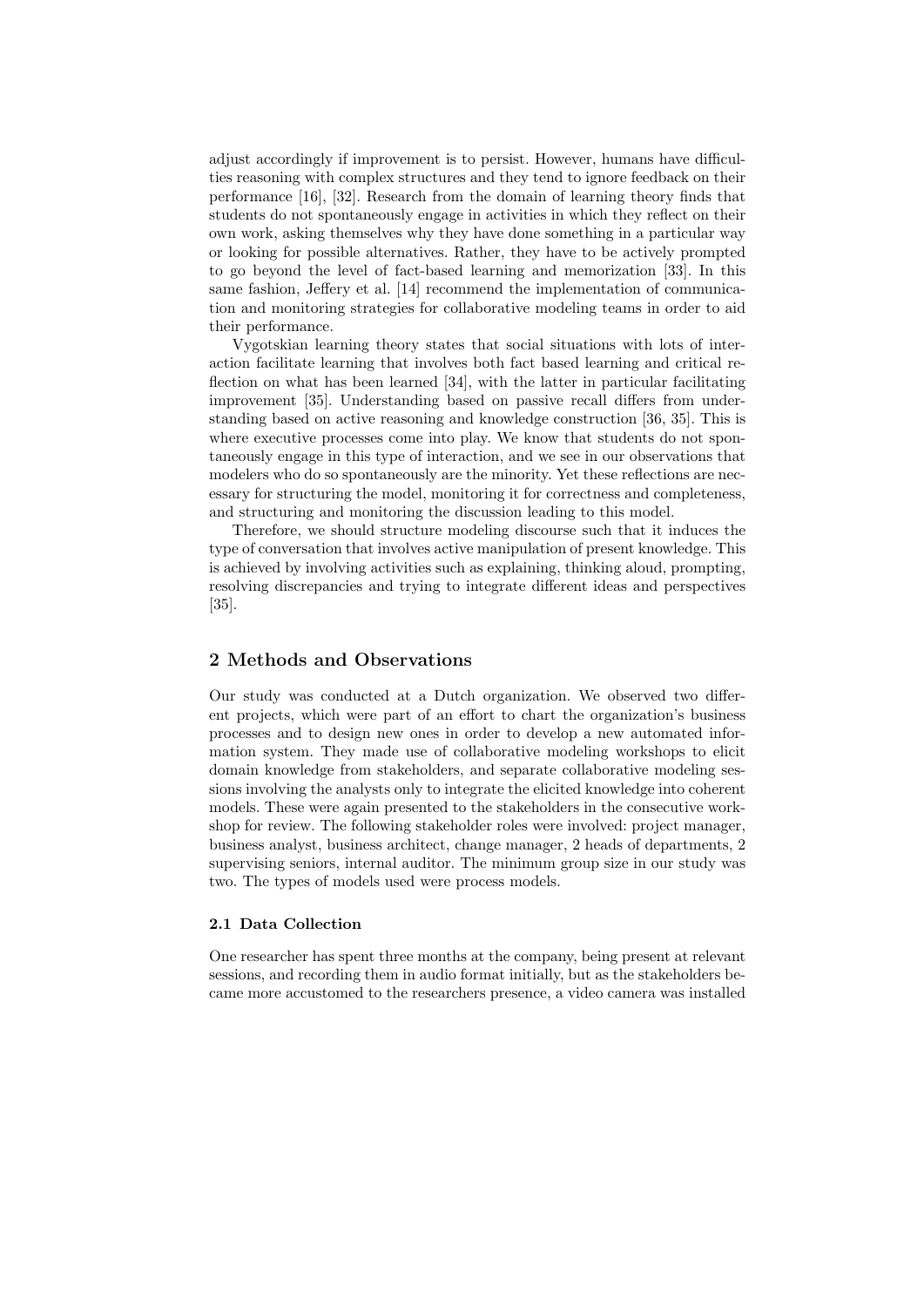in the workshop room and video recordings were made in addition to audio. The stakeholders indicated not to be bothered by its presence. Additional time was spent getting to know the stakeholders, but care was taken not to talk about the research objectives to avoid introducing research bias.

The modeling sessions and stakeholder workshops all took place in the same project room, which was equipped with a beamer and two flip chart boards. The models under discussion had been printed and were attached to the walls. During the stakeholder workshops, the modelers presented the models to the stakeholders and these were required to respond to certain issues or things that appeared odd to them. In some cases, bits of model were explicitly shown, in other cases, issues were formulated in natural language. During the analyst-only modeling sessions, heavy use was made of the flip charts, and interaction was not explicitly structured. Models were adapted and contradictory issues discussed.

#### 2.2 Coding and Analysis

We recorded a total of 30 sessions. So far, we have transcribed 4 sessions, and selected 12 interval-based fragments. They were coded for conversation structure, cognitive processes, abstraction and executive control by two coders.

The components of conversation structure were taken and adapted from [37]. We have included here only those conversational constructs which have so far appeared in our modeling sessions. Also, the adjacency pairs, as specified in [37], do not necessarily always occur in direct pairs. Sometimes the expected reply is missing, the pairs are nested or multiple pairs get mixed up. But in general, they give a good overview of the kind of conversational constructs that are used in different phases of the modeling discussion.

Cognitive processes are those operations that people perform either on directly available knowledge, such as inferences or justifications, or more complex situations in which they reason with pro, such as reasoning by analogy or comparing different outcomes. The goal of analyzing cognitive processes is to find out whether people use different types of reasoning as the discussion progresses, or whether there are individual differences in reasoning styles which may correlate with abstraction and executive control skills.

Abstraction is viewed from two perspectives: the different levels of abstraction, ranging from concrete to highly abstract [38], [21], and the process of refinement people go through during a discussion [15], characterized by shifts in abstraction levels, either instantiating to a lower level, or generalizing to a higher level.

The structure of the executive control section is based on [25], and has been adapted to include specific behaviors occurring during modeling sessions.

In order to code, we used a table in which we assigned codes for each coding component to each sentence uttered by a participant. We defined a sentence as a set of words, separated by pauses in speech. This does not mean that a sentence has to be complete, it can be broken off halfway through. Also, there can be multiple sentences within a single speaking turn.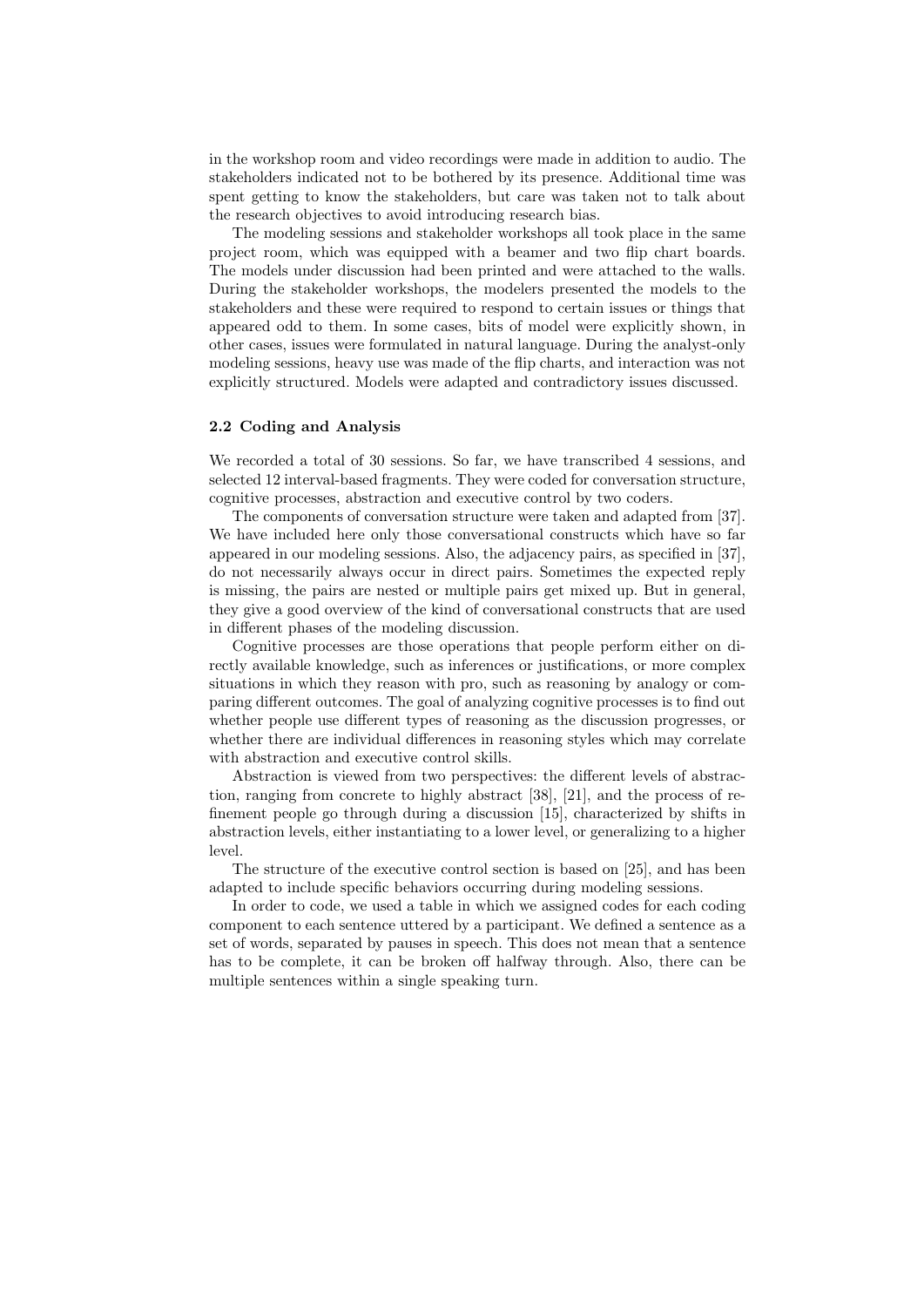So far, our analysis has not proceeded far enough to do actual counting of code occurrences, so we infer patterns of behavior based on what we have seen in the sessions analyzed. After coding, we discussed our findings. As the codebook is also still developing, no inter-coder reliability could yet be computed.

## 3 Results: Patterns of Modeling Interaction

The general pattern of interaction observed in both modeling workshops and analyst-only session is that a discussion cycle covering one topic generally starts with extensive refinement of representations. A combination of speculating about possible situations, and paraphrasing them to make sure everyone understands the issue at hand correctly, is used. This is followed by a cycle of inferences, elaborations, instantiations, justifications on the cognitive side, structured in the conversation in terms of questions, contradictions, encouraging and doubtsignaling probes and extensive answer accounts using illustrations and examples. In abstraction terms, this second cycle is characterized by a continuous set of shifts to a lower level: from a medium abstract to a concrete level of representation. Shifts to higher levels are rare during this cycle, and they often tend to fail because of insufficient comprehension. Only after this cycle has been repeated for several minutes do shifts from medium abstract to highly abstract levels start to appear more frequently, and importantly, more successfully.

One of the main differences observed in the formulation of abstract representations is that some participants tend to pick out single properties and use them as a metonymy for an entire issue. Others give generic descriptions of how issues behave in more generic context using multiple properties. They complete their abstraction refinements more often, reasoning them through to the end rather than breaking off halfway through.

Monitoring of the modeling goals, the entire group progress, and group discussion topics, appear much more frequently in participants who make more complete abstractions. They were also more flexible in topic and strategy switching, and they also more easily self-correct and explicitly admit faults. They stay more focused and recover faster from distractions, such as jokes or irrelevant issues. In the other participants, monitoring is more limited to self-monitoring on a smaller scale. On top of that, the behavioral pattern includes much more frequent deviations from focus, difficulty understanding and keeping to the scope of concepts and echoing peers.

Important to notice that these monitoring skills are not limited to modelers, stakeholders engage in monitoring behavior and good abstraction formulation just as much if they are capable.

## 3.1 Examples

Below is an example of an initiation of a discussion cycle, with a stakeholder trying to formulate an issue, and other participants (stakeholders (S) and mod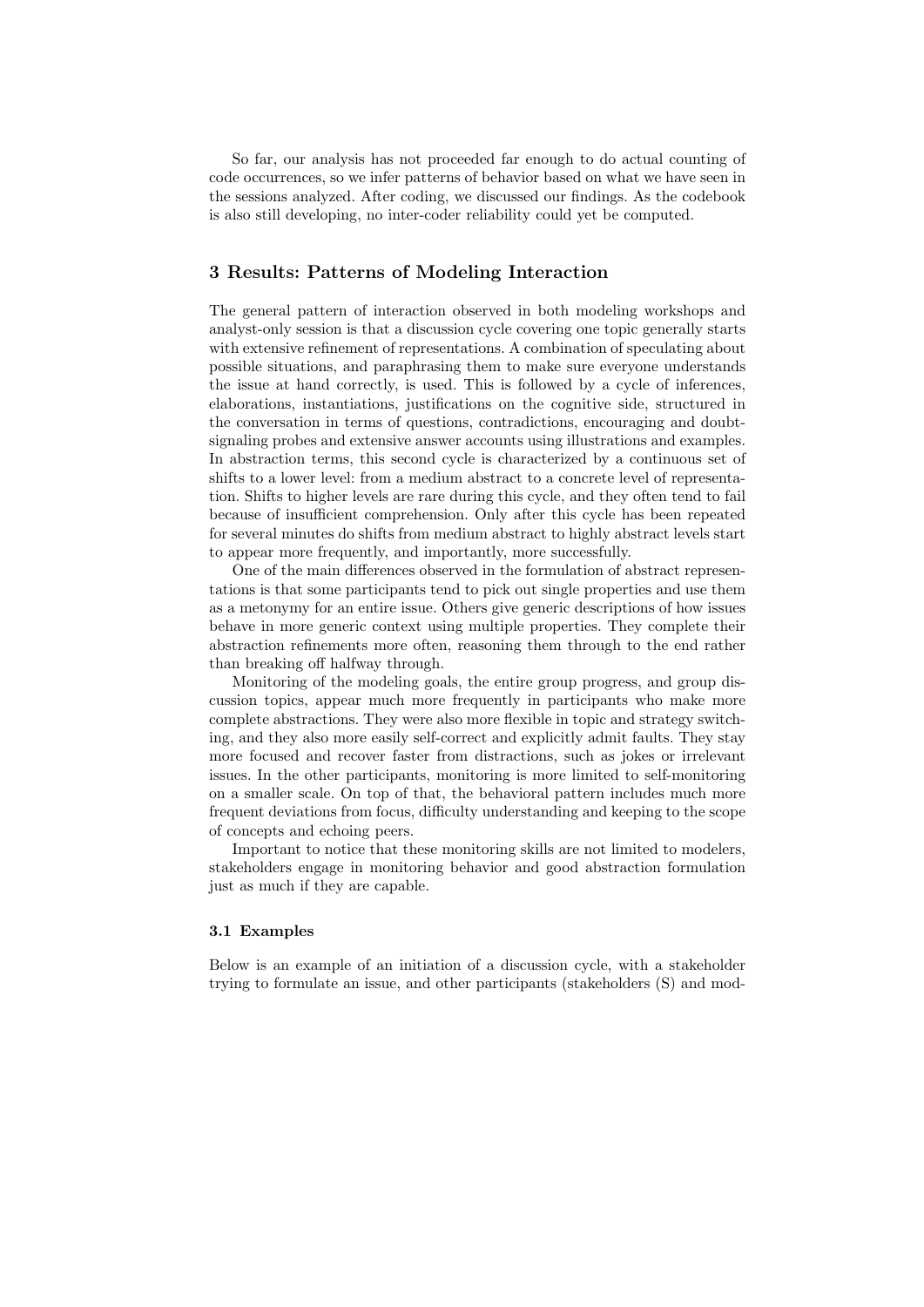elers (M)) trying to refine what he means by means of examples. This represents a cycle of shifts to a lower level of abstraction.

S1: look, the employer also delivers to eh... the tax office, and if you ... have to deliver your data from the same salary system ... yes... well then eh... you should eh... in my opinion... use it, finished...

M1: [...] what we should figure out for this is... what is the percentage that someone does not deliver... and actually is out of service... so that you get a kind of code 23 and that appears to be correct because he has forgotten to send in his AAD... and what is the percentage that something else is going ... going on... [..]

S2: so you would... you would say that hey, 95 percent is eh...

S3 and S2: out of service!

S2: but has not sent in an AAD... and 5 percent is indeed something else... that we can conclude eh...

An example of an abstraction shift to a higher level being corrected because it had been attempted too early on in the process:

M2: okay so currently... it is too much to say okay, if an employer delivers, we can assume that it is complete...

S1: no, you have to see if the employer will eh... deliver, you will get a signal immediately [...] so then with eh... what you miss... you already report that, we don't do that now [...] now he gets 5 days [..] hey we have not received an AAD from you... if that .. report comes back immediately... then you can initiate action... in whatever form...

An example of a case of explicit monitoring between two modelers:

M2: why don't I go and put it into the tool, like this? M1: what if..... eh.... Goal of the process is to register the details about the wages.... [...] M1: what if we eh.... Monitoring..... huh.... We send a reminder, hey good friend, eh.... Eh.... You haven't sent us anything yet.... M2: yes... M1: we get no reply.... M2: yes..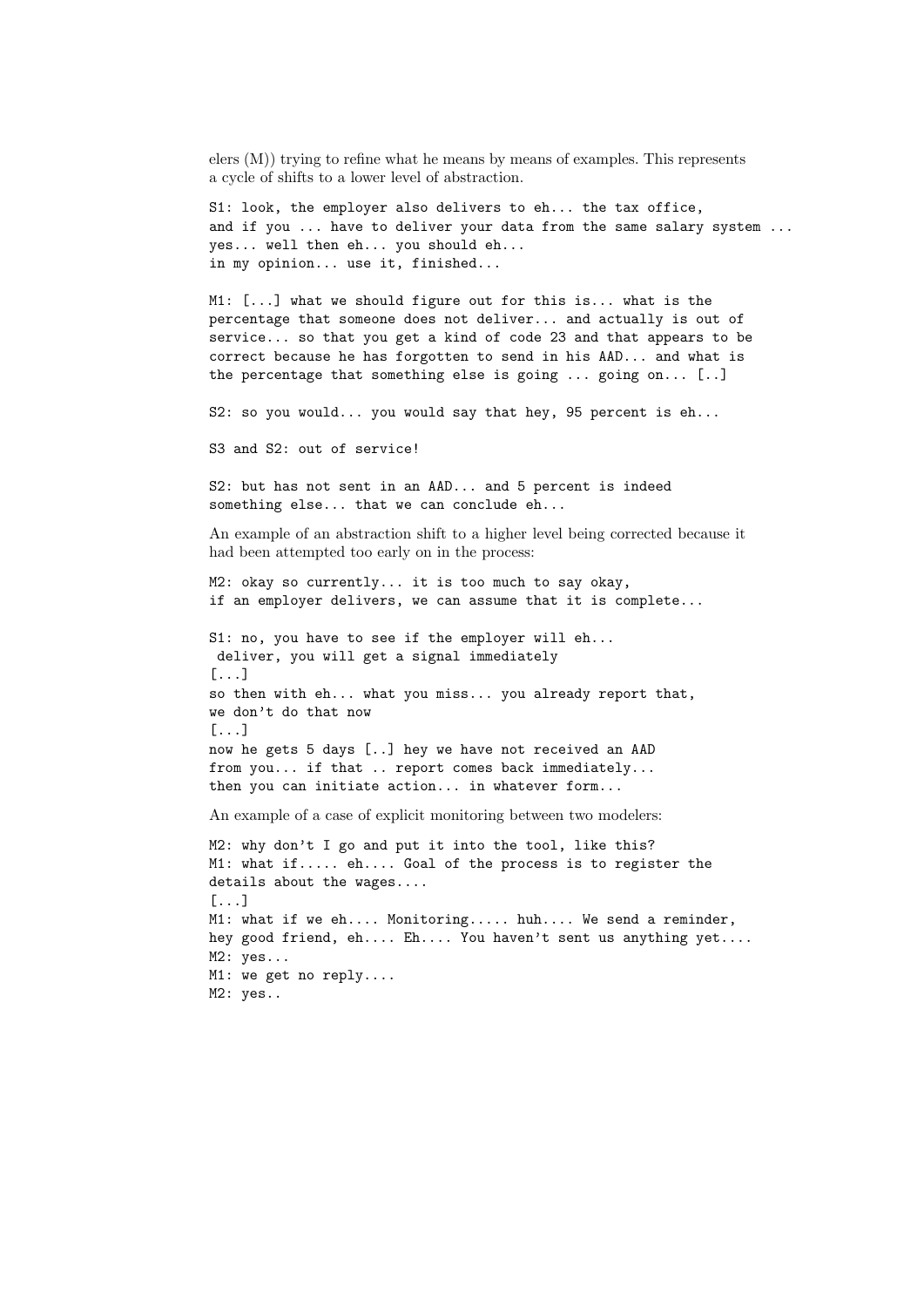M1: what happens then? M2: there is no reply, then we receive nothing... M1: right, then we receive nothing M2: and then we don't achieve our goal...

# 4 Discussion and Future Research

There appears to be a clustering of behavioral traits that lead to desirable modeling performance: the ability to formulate generic abstractions capturing the essence of a concept, switch flexibly between abstraction levels to good effect, be able to structure a discussion, stay focused on the topic and scope, monitor both one's own thoughts and contributions and the group's progress towards modeling goals as a whole. On the other hand, participants who make more superficial abstractions, focusing rather on single properties of concepts and using them to represent the entire thing, also show less awareness of what is being discussed, deviate from focus more often, become more easily distracted and tend break off their reasoning processes and sentences halfway through. If we keep in mind Arnheim's [15] definitions for what does and what does not constitute an abstraction, we can say that the first group makes abstractions of a higher quality than does the second group. Given that this appears to depend on the individual rather than the individual's background and training, it seems that individual differences may override background and experience, in any case when explicit training has not been given.

The higher or lower quality which these traits display seems to be a collection of symptoms resulting from a psychological mechanism, which may function more or less efficiently in different individuals. We suspect that working memory (WM) capacity may play an important facilitating role in the formation of abstractions. WM has been implicated in executive control, and since our analysis suggests a strong associative relationship between executive control and abstraction, it will be interesting to test whether WM capacity plays a direct role in abstract reasoning processes during modeling. If this should be so, executive control for our purposes will be no more than a descriptive construct, and it may be necessary to find ways to directly support memory and attentional resources during modeling rather than the higher-level communication and feedback processes described by many authors.

However, a lot more study is required before we gain a sufficient understanding of the role of memory in modeling. On the short term, promising results are being obtained with explicit training of executive and metacognitive skills using strategy training, eg. [39], [40]. This is a form of training used in education to make students aware of their ways of learning and reasoning. People are taught metacognitive strategies to monitor their comprehension and progress.

Teaching modelers strategies which lead to successful modeling results may provide them with footholds based on which they can structure a modeling session. For instance, making goals explicit before starting a session, ensuring that the initial phases of a session contain lots of discussion in which different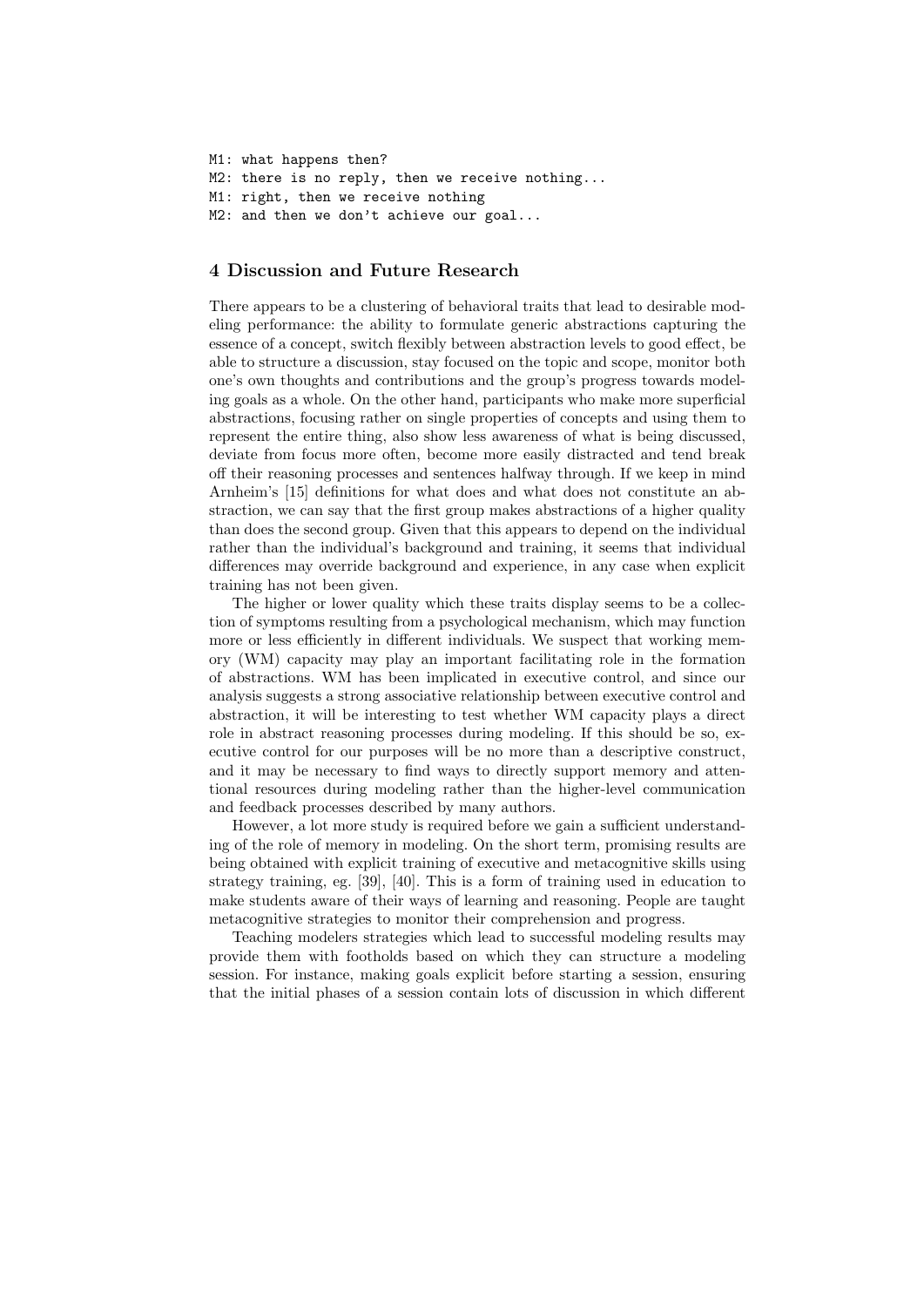mental representations are made explicit using examples and illustrations on a concrete level before moving on to higher abstractions, using predefined moments to monitor progress and evaluate where the modeling process is in relation to the previously specified goals, or explicitly testing whether abstractions made really do capture the essence of a concept rather than a single random property.

In summary, it boils down to making people consciously aware of a certain structure to aid their way of working, and implementing explicit markers to remind them to perform the necessary actions. In a way, this is already a form of directly supporting working memory, since its contents are being offloaded to a static form in which they can be viewed and re-evaluated at all times.

# 5 Conclusion

We find that some of the most prominent aspects of executive control in facilitating the formation of abstract representations are the ability to stay focused, to finish complex chains of reasoning, to monitor individual and group progress at all times, and to view concepts holistically rather than according to single properties. All these executive aspects demand focused attention and reflective awareness of one's actions.

The essential difference in abstraction formation quality does not appear to be so much whether or not a certain level of abstraction can be achieved, but rather how the abstractions are formed: people who form abstractions based on single properties can make high-level abstractions and still be corrected by their peers because some aspect of the object's behavior has been overlooked in this way. Those who make generative, holistic abstractions can make highlevel abstractions which are good reflections of the essence of a certain concept in a given context. This difference appears to correlate with overall strength of executive functioning in individuals.

Ilona Wilmont and Stijn Hoppenbrouwers are members of the Enterprise Engineering Team (EE-Team), a collaboration between Public Research Centre Henri Tudor, Radboud University Nijmegen and HAN University of Applied Sciences (www. ee-team. eu ).

For an overview of the codebook, please contact the first author.

# References

- 1. Barjis, J.: The importance of business process modeling in software systems design. Science of Computer Programming 71(1) (2008) 73–87
- 2. Gemino, A., Wand, Y.: Evaluating modeling techniques based on models of learning. Communications of the ACM  $46(10)$  (2003) 79–84
- 3. Hoppenbrouwers, S., Weigand, H., Rouwette, E.: Setting rules of play for collaborative modelling. International Journal of e-Collaboration, Special Issue on Collaborative Business Information System Development (2009)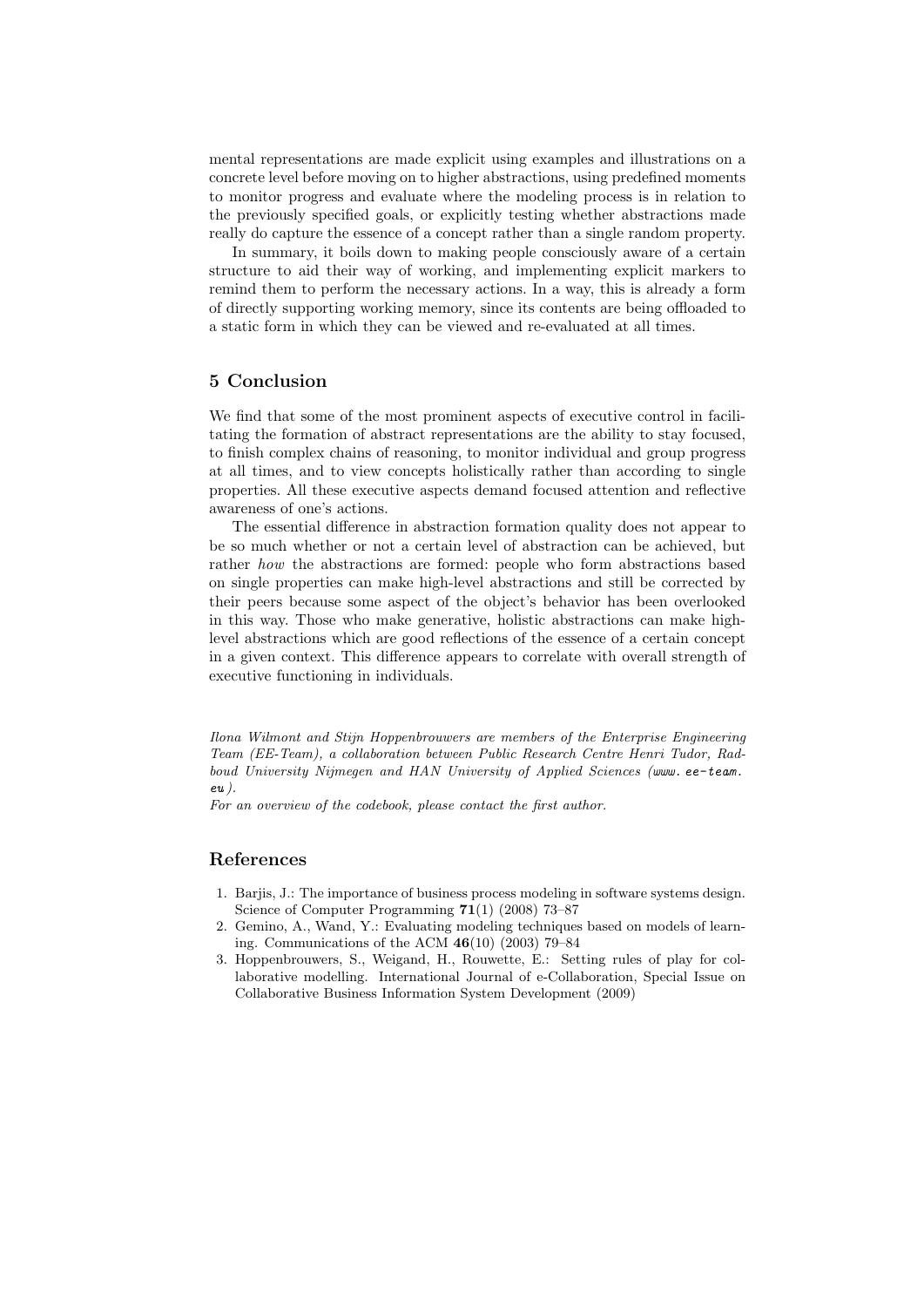- 4. Davies, I., Green, P., Rosemann, M., Indulska, M., Gallo, S.: How do practitioners use conceptual modeling in practice? Data & Knowledge Engineering 58(3) (2006) 358–380
- 5. Renger, M., Kolfschoten, G., De Vreede, G.: Challenges in collaborative modelling: a literature review and research agenda. International Journal of Simulation and Process Modelling 4(3) (2008) 248–263
- 6. Fettke, P.: How conceptual modeling is used. Communications of the Association for Information Systems 25 (2009)
- 7. Elliot, C.: Qualities of a data processing manager. Data Management 13 (January 1975) 35 – 37
- 8. Miller, R.B.: 13. In: The Information System Designer. Volume 1 of The Analysis of Practical Skills. University Park Press (1978) 278–291
- 9. Nelson, R.: Educational needs as perceived by is and end-user personnel: A survey of knowledge and skill requirements. Mis Quarterly (1991) 503–525
- 10. Lee, D., Trauth, E., Farwell, D.: Critical skills and knowledge requirements of is professionals: a joint academic/industry investigation. MIS quarterly (1995) 313–340
- 11. McCubbrey, D., Scudder, R.A.: The systems analyst of the 1990's. In: Proceedings of the ACM SIGCPR conference on Management of information systems personnel, ACM (1988) 8–16
- 12. Burton-Jones, A., Meso, P.: The effects of decomposition quality and multiple forms of information on novices: Understanding of a domain from a conceptual model. Journal of the Association for Information Systems 9(12) (2008) 1
- 13. Urquhart, C.: Exploring analyst-client communication: using grounded theory techniques to investigate interaction in informal requirements gathering. Information systems and qualitative research. London: Chapman and Hall (1997) 149–181
- 14. Jeffery, A., Maes, J., Bratton-Jeffery, M.: Improving team decision-making performance with collaborative modeling. Team Performance Management  $11(1/2)$ (2005) 40–50
- 15. Arnheim, R.: Visual Thinking. University of California Press (1969)
- 16. Vennix, J.: Group model-building: Tackling messy problems. System Dynamics Review 15(4) (1999) 379–401
- 17. Berkeley, G., Krauth, C.P.: A Treatise Concerning the Principles of Human Knowledge. JB Lippincott & Co. (1878)
- 18. Colburn, T., Shute, G.: Abstraction in Computer Science. Minds and Machines 17(2) (2007) 169–184
- 19. Rasmussen, J. In: The Abstraction Hierarchy. North-Holland (1986) 13–24
- 20. Markovits, H., Doyon, C., Simoneau, M.: Individual differences in working memory and conditional reasoning with concrete and abstract content. Thinking & Reasoning 8(2) (2002) 97–107
- 21. Christoff, K., Keramatian, K., Gordon, A., Smith, R., Mädler, B.: Prefrontal organization of cognitive control according to levels of abstraction. Brain Research 1286 (2009) 94–105
- 22. Wilmont, I., Barendsen, E., Hoppenbrouwers, S.J.B.A., Hengeveld, S.: Abstract reasoning in collaborative modeling. In: HICSS Proceedings. Volume 45. (2012)
- 23. Van Reeuwijk, M.: From Informal to Formal, Progressive Formalization: An Example on Solving Systems of Equations. In: Proceeding of the 12th International Commission on Mathematical Instruction (ICMI) Study Conference The Future of the Teaching and Learning of Algebra, 2. (2001) 613–620